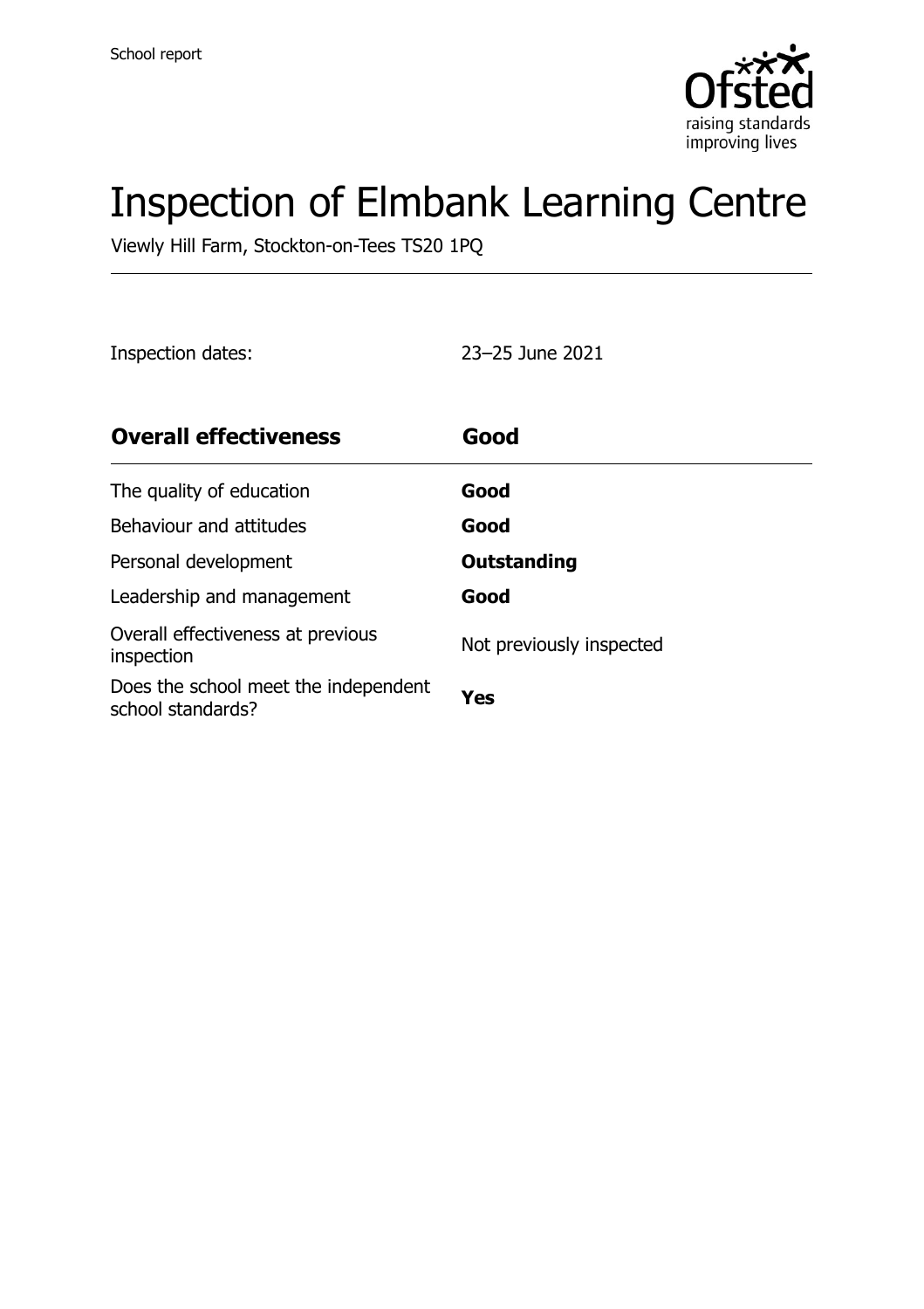

#### **What is it like to attend this school?**

Staff at this school go to exceptional lengths to support pupils in feeling safe and becoming more confident. The curriculum goes beyond meeting the academic needs of the pupils. Pupils speak enthusiastically about the wide range of activities they take part in, such as visiting police dog handlers, dancing, scuba-diving and hill walking. All pupils who responded to the Ofsted questionnaire responded positively.

Each pupil has a timetable of physical activities and lessons that are planned to meet their individual needs. This bespoke curriculum meets pupils' personal development needs exceptionally well. Pupils' attendance rates are exceptionally high. This represents a dramatic improvement on their previous school attendance.

Pupils quickly learn to trust staff. Their growing ability to become more confident, successful members of British society is obvious. Staff make links to pupils' personal circumstances to help them deal with any anxieties and past experiences they may have had.

Staff manage behaviour well. With guidance, pupils quickly learn strategies to manage their own behaviour. Pupils say that they feel safe and they know they can talk to adults they trust if they need to. They wear their uniform with pride.

#### **What does the school do well and what does it need to do better?**

Leaders at all levels know this school well. They invest a great deal of time and resources into organising and providing a curriculum that matches pupils' individual needs. School staff, including therapeutic staff, work exceptionally well together to develop this personalised curriculum. Staff have access to a wealth of training since leaders recognise the importance of having a highly skilled workforce. However, communication between the school and pupils' home setting is not as effective as it could be. Occasionally, this means that pupils are not always well prepared for trips away from school, or staff are not clear about pupils' experiences in the other setting.

Many of the pupils who attend this school have had long periods of time, sometimes up to three years, out of school. Staff immediately find out about pupils' passions and interests, such as horse-riding or hair and beauty. They use this information to plan activities. Pupils quickly realise how capable they are and how they can apply their learning to academic subjects. Pupils make good progress in academic subjects. Three pupils have left the school since it opened, and all have gone on to attend further education provision.

Staff plan personal, social and health education lessons so that they meet pupils' individual needs. Discussions about relationships, gambling and crime help pupils with their own personal development. These discussions help build an understanding of British values and public institutions in England, for example, the police service. A calendar of cultural events is planned across the year. These events, such as visitors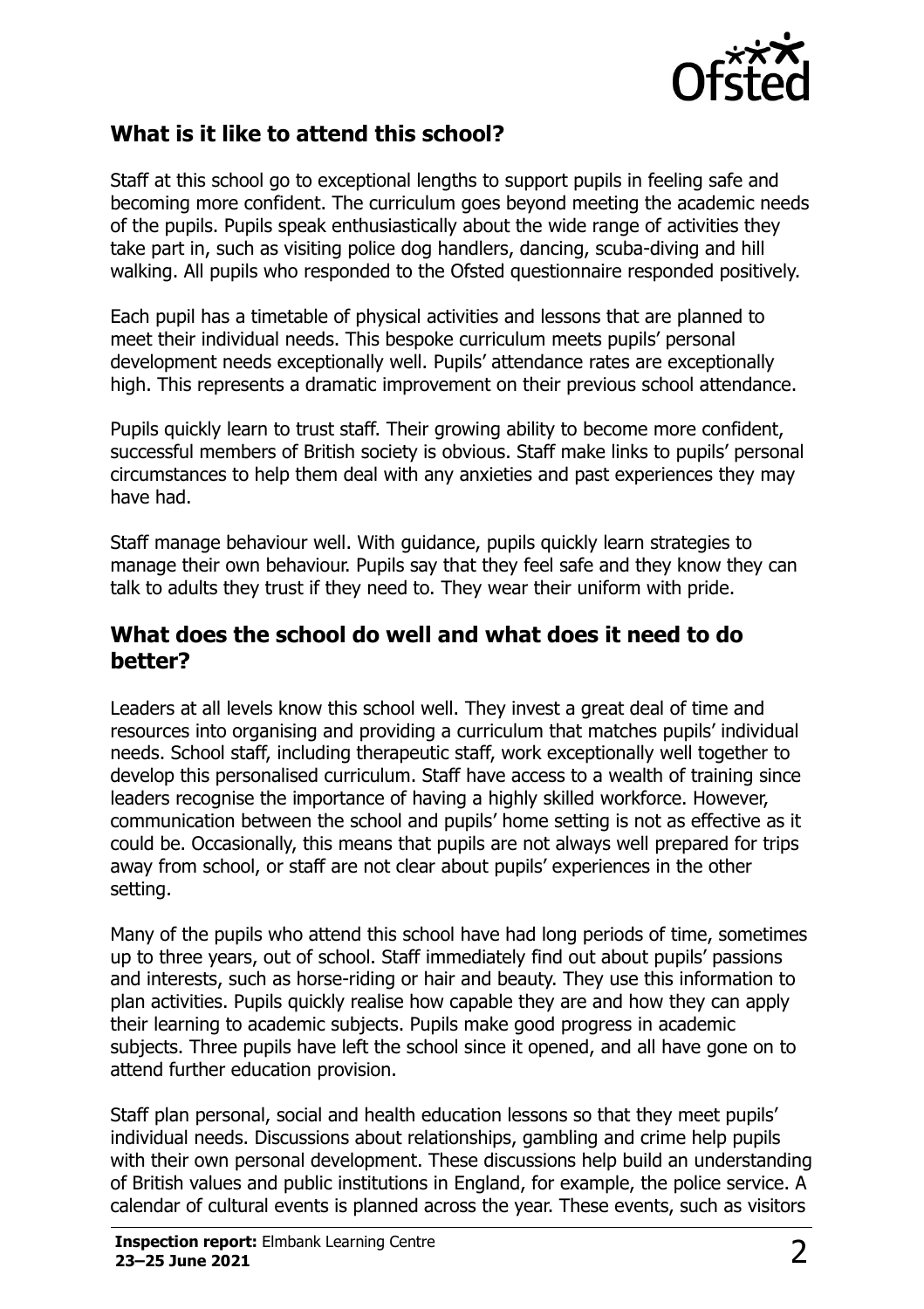

and celebration days, help pupils gain some understanding of the different beliefs and cultures around the world and in England.

When pupils arrive at the school, staff find out what they know in English, mathematics and science. Staff then plan the curriculum for each pupil to build on this. Each step of pupils' learning is carefully planned and sequenced so that new knowledge is linked to prior knowledge. Each lesson starts with reinforcement of prior learning. Staff identify and help pupils with any gaps in learning that they may have. Leaders acknowledge that there are few discrete humanities lessons taught in school. However, if pupils choose to study these subjects, then they are available. Teachers' expertise and knowledge in other subjects are always available from other schools in the same company if required.

Most pupils who join the school have good reading skills. Occasionally, pupils join the school with gaps in their phonics knowledge. The teaching of phonics is not as effective as the teaching of other subjects in the school. Pupils' gaps in phonics knowledge are not consistently correctly identified. Phonics is not discretely taught to help close any gaps pupils may have. Although pupils read a wide variety of texts, these texts do not consistently match their reading ability. Therefore, pupils are sometimes reluctant to read. These pupils do not make the same strong progress in phonics as they do in other subjects.

Staff assess pupils' learning using a set of clear knowledge- and skills-based criteria. They ensure that pupils' knowledge is secure as they revisit and test pupils' understanding.

The directors of the Witherslack Group are regular visitors to the school. The pupils clearly enjoy their visits. These visits, as well as discussions with leaders and performance information, enable directors to get a clear picture of what is happening in school. There is a clear leadership structure, lines of responsibility are well-defined, and roles are carried out effectively. Therefore, all the independent school standards are consistently met.

#### **Safeguarding**

The arrangements for safeguarding are effective.

The culture of safeguarding in this school is strong. Staff make detailed notes of any incidents that occur and take follow-up action as appropriate. Incident records are rigorously monitored. Staff at all levels know that they can turn to others for help and advice. Links with outside agencies are good. Leaders seek advice where needed and appropriate authorities are informed when required. All staff are trained well. Regular short briefing papers keep staff up to date with changes in legislation or guidance.

Detailed risk assessments make sure that protocols are carefully considered by staff. For example, when pupils are off site, rules such as those for seating arrangements in vehicles and having mobile phone numbers available are strictly followed.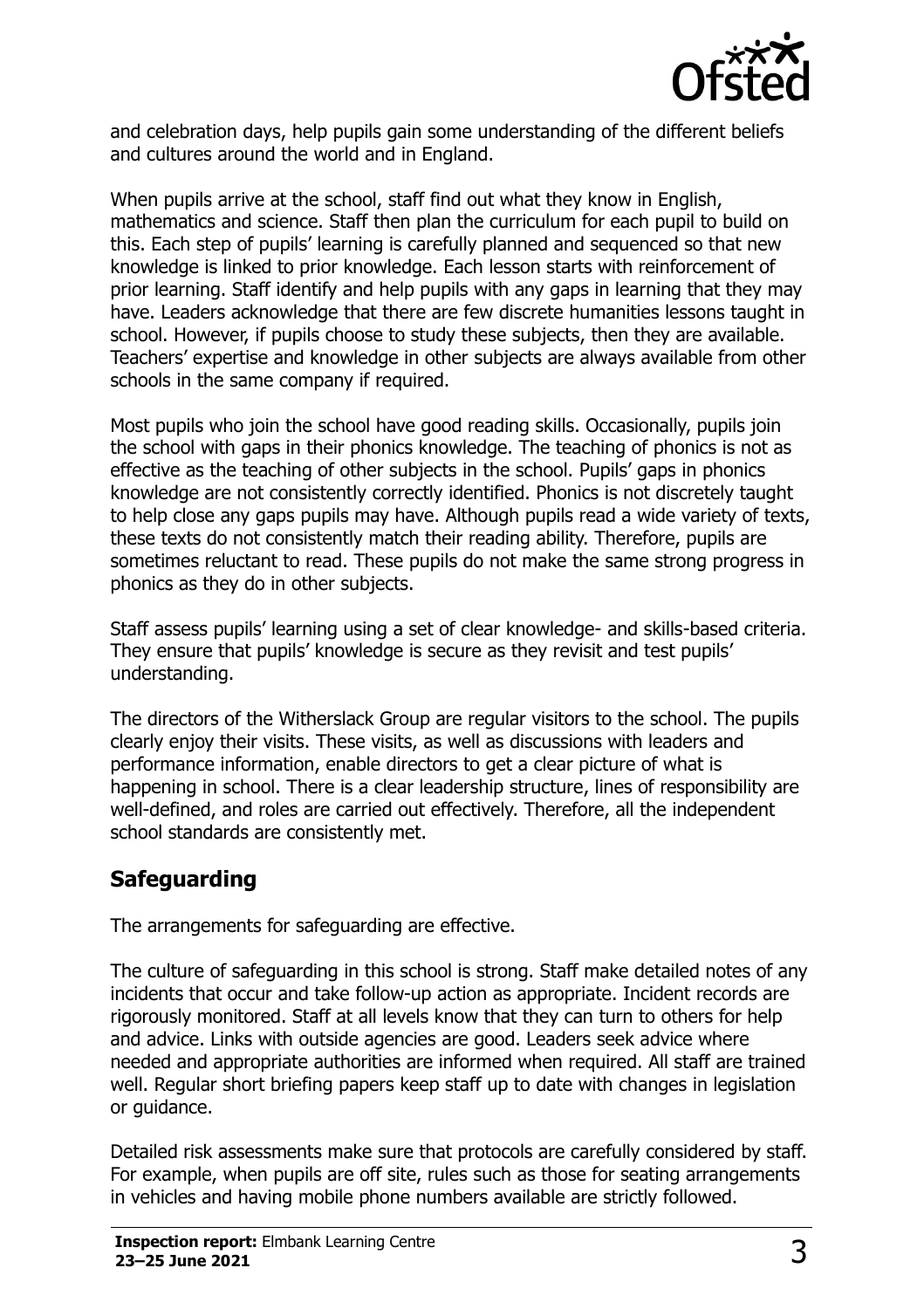

Those responsible for health and safety ensure that documentation and procedures are well organised. The school buildings are well maintained. Appropriate checks are made on staff who work in the school, and safeguarding documentation is securely stored.

## **What does the school need to do to improve? (Information for the school and proprietor)**

- The teaching of phonics for pupils who start the school unable to read well is not systematic or well sequenced. Gaps in pupils' phonics knowledge are not clearly and accurately identified. Reading material does match their reading ability. Therefore, pupils do not learn to read as quickly as they should and are sometimes reluctant to read. A more rigorous and sequential approach to the teaching of phonics needs to be adopted. Pupils' knowledge in phonics needs to be checked carefully, so that gaps are addressed quickly and pupils catch up.
- Communication between the school and the care home is not as good as it could be. Staff in the school and those in the care home do not have a good understanding of each others' roles. Staff do not have a clear picture of incidents that may have occurred in one setting and what may have provoked these incidents. Directors should carry out their plans to provide staff-shadowing opportunities and training. They should ensure that relationships and processes are developed, so that handover and associated documentation better support the needs of pupils.

#### **How can I feed back my views?**

You can use [Ofsted Parent View](http://parentview.ofsted.gov.uk/) to give Ofsted your opinion on your child's school, or to find out what other parents and carers think. We use Ofsted Parent View information when deciding which schools to inspect, when to inspect them and as part of their inspection.

The Department for Education has further [guidance](http://www.gov.uk/complain-about-school) on how to complain about a school.

If you are the provider and you are not happy with the inspection or the report, you can [complain to Ofsted.](http://www.gov.uk/complain-ofsted-report)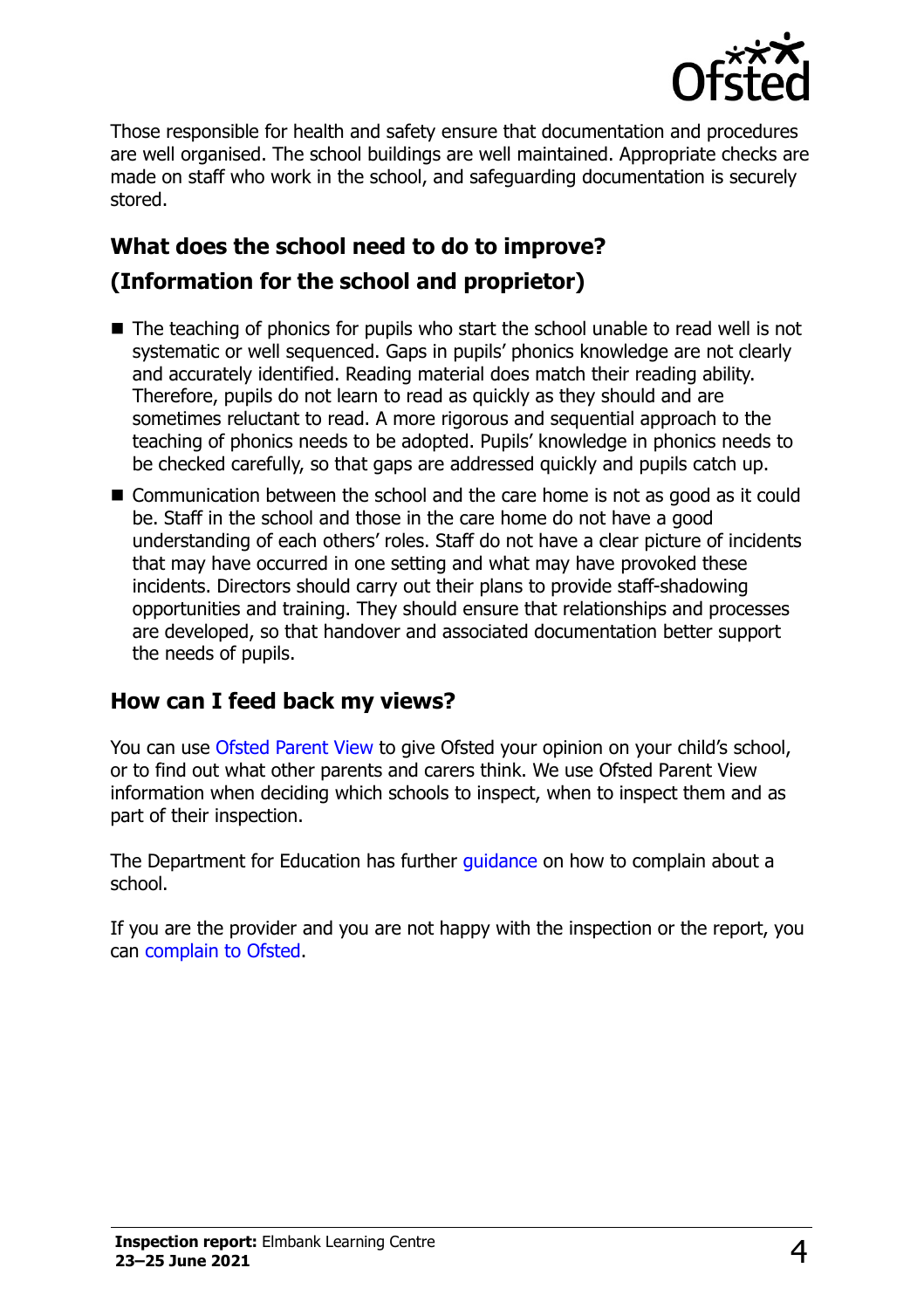

### **School details**

| Unique reference number             | 146824                           |
|-------------------------------------|----------------------------------|
| <b>DfE registration number</b>      | 808/6006                         |
| <b>Local authority</b>              | Stockton-on-Tees                 |
| <b>Inspection number</b>            | 10192265                         |
| <b>Type of school</b>               | Other independent special school |
| <b>School category</b>              | Independent school               |
| Age range of pupils                 | $7 - 18$                         |
| <b>Gender of pupils</b>             | Girls                            |
| Number of pupils on the school roll | 5                                |
|                                     |                                  |
| <b>Number of part-time pupils</b>   | 0                                |
| <b>Proprietor</b>                   | <b>Witherslack Group</b>         |
| <b>Chair</b>                        | Phil Jones                       |
| <b>Headteacher</b>                  | Alister Sidgwick                 |
| <b>Annual fees (day pupils)</b>     | £79,475                          |
| <b>Telephone number</b>             | 01539 566081                     |
| <b>Website</b>                      | www.witherslackgroup.co.uk       |
| <b>Email address</b>                | admin@witherslackgroup.co.uk     |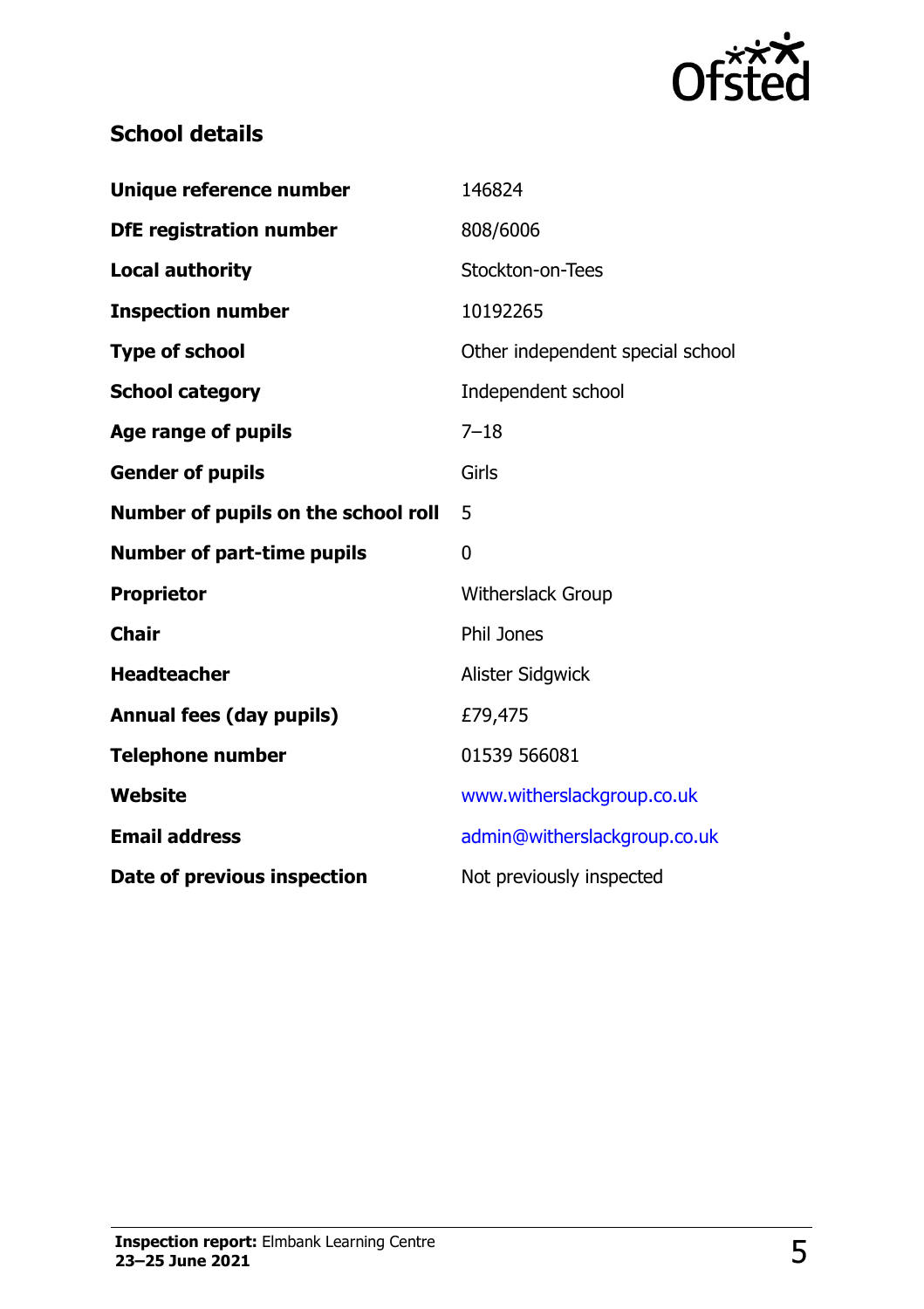

#### **Information about this school**

- This small school is located in a rural setting in northern England.
- $\blacksquare$  It can accept up to six pupils. All pupils have additional and/or identified needs. All pupils live in care homes operated by the Witherslack Group.
- The school was registered in August 2019 and this is its first full standard inspection.
- The school received a material change inspection in October 2020, when it increased the age range of pupils to 7–18 years (from 7–16 years).
- $\blacksquare$  The school does not use any alternative providers.
- $\blacksquare$  Pupils attended school throughout the pandemic.

#### **Information about this inspection**

We carried out this inspection under section 109(1) and (2) of the Education and Skills Act 2008. The purpose of the inspection is to advise the Secretary of State for Education about the school's suitability for continued registration as an independent school.

This was the first routine inspection the school received since the COVID-19 (coronavirus) pandemic began. We discussed the impact of the pandemic with the school, and have taken that into account in our evaluation.

The school meets the independent school standards. These are the requirements set out in the schedule to the Education (Independent School Standards) Regulations 2014.

- A complaint received concerning pupils' welfare, regarding communication between the school and the care home, was considered during the inspection.
- We met with all the class teachers, the designated safeguarding lead and the headteacher.
- As lead inspector, I met with a director representing the proprietorial body. I also met with the care-home manager and some of the care-home staff.
- We spoke to and observed pupils during lessons and in more informal discussions. We also looked at their books and spoke to teachers who taught reading, English, mathematics, science and personal, social and health education.
- I studied safeguarding documents, including the school's record of recruitment checks.
- I studied a number of policies, including health and safety and behaviour policies, to be able to consider how well these are implemented.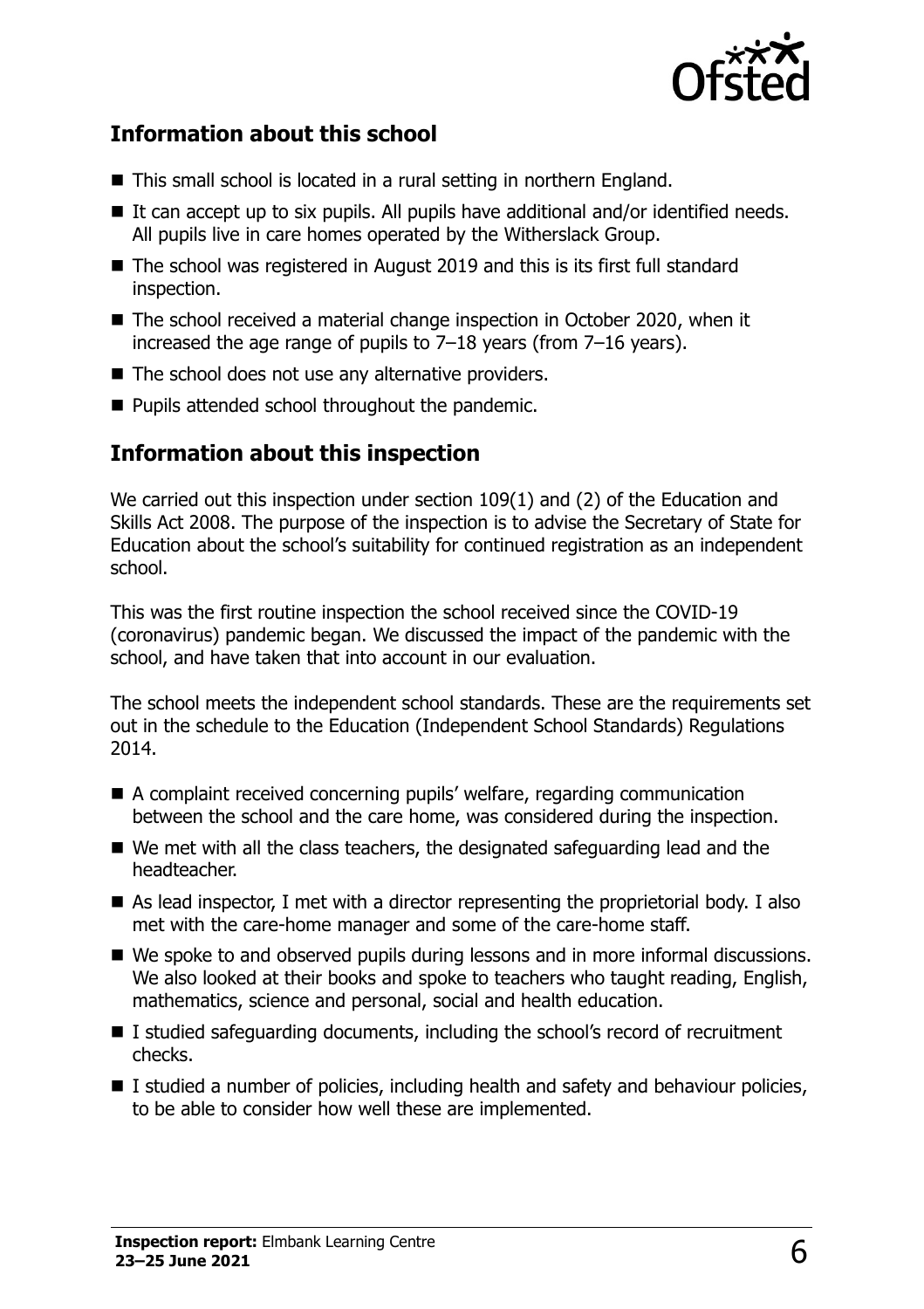

#### **Inspection team**

Jo Sharpe, lead inspector **Her Majesty's Inspector** 

Zoe Lightfoot **Her Majesty's Inspector**